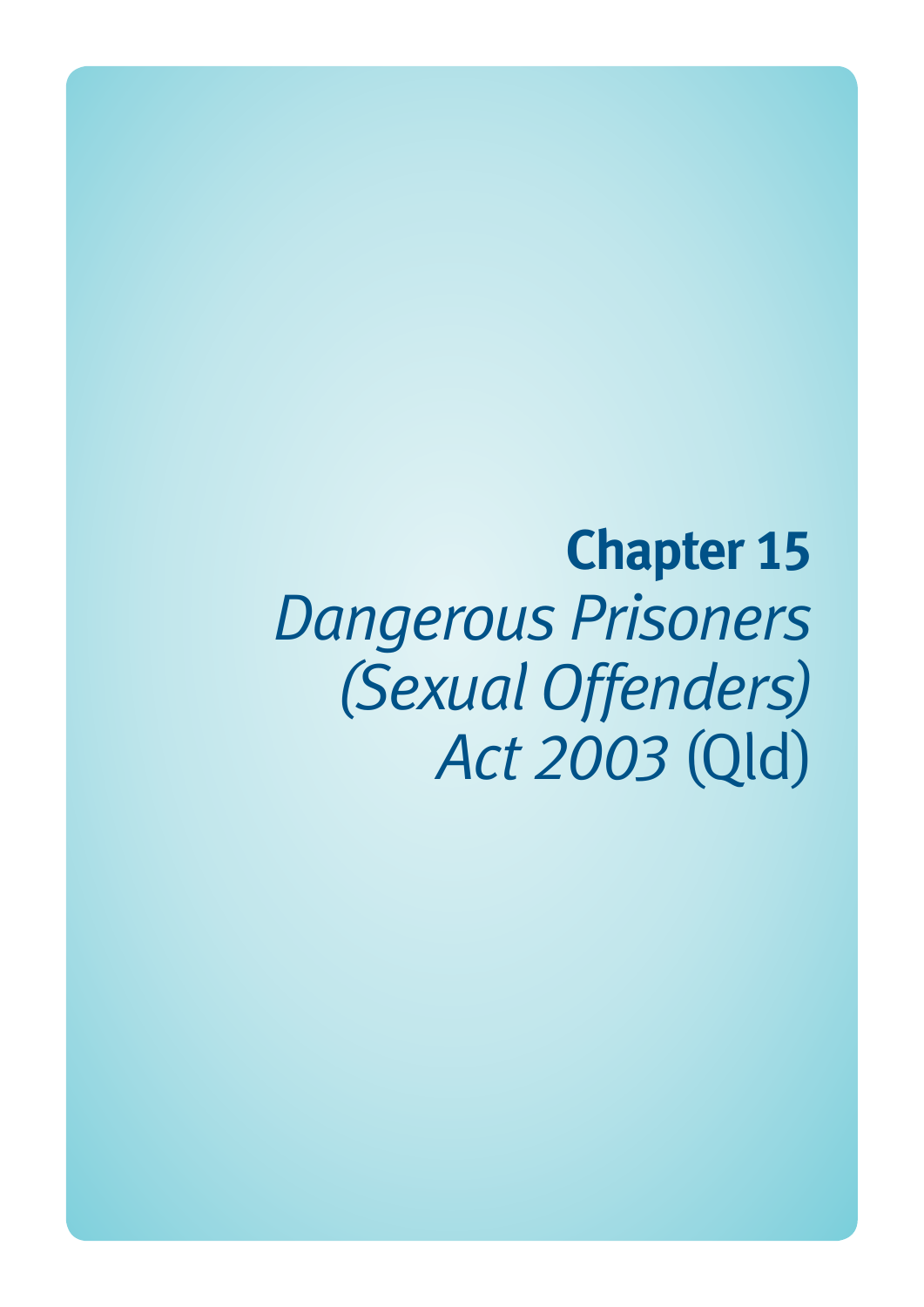# **Chapter 15—***Dangerous Prisoners (Sexual Offenders) Act 2003* **(Qld)**

# **A. Introduction**

## **15-1** *Dangerous Prisoners (Sexual Offenders) Act 2003* **(Qld)**

This chapter relates to the *[Dangerous Prisoners \(Sexual Offenders\) Act 2003](http://www.legislation.qld.gov.au/LEGISLTN/CURRENT/D/DangPrisSOA03.pdf)* (Qld). Any section that is cited without reference to an Act is referring to this Act.

The Dangerous Prisoners (Sexual Offenders) Act was introduced in 2003. Under s 3, '[t]he objects of the Act are—

- (a) to provide for the continued detention in custody or supervised release of a particular class of prisoner to ensure adequate protection of the community; and
- (b) to provide continuing control, care or treatment of a particular class of prisoner to facilitate their rehabilitation'.

Under s 8, the making of a Division 3 order can achieve these objects.

## **15-2 Applications under the Dangerous Prisoners (Sexual Offenders) Act**

Division 3 applications are brought by the attorney-general and heard in the Supreme Court of Queensland.

For such an application to be successful, the court must believe that, without a Division 3 order, the prisoner would be a 'serious danger to the community' (s 13(1)).

The court will consider a prisoner a serious danger to the community 'if there is an unacceptable risk that the prisoner will commit a serious sexual offence—

- (a) if the prisoner is released from custody; or
- (b) if the prisoner is released from custody without a supervision order being made' (s 13 (2)).

Note: The Schedule defines 'serious sexual offence' as 'an offence of a sexual nature, whether committed in Queensland or outside Queensland—

- (a) involving violence; or
- (b) against children'.

Section 13(3) makes it clear that the court can be satisfied as required under s 13(2) 'only if it is satisfied—

- (a) by acceptable, cogent evidence; and
- (b) to a high degree of probability;

that the evidence is of sufficient weight to justify the decision'.

### **15-3 Types of orders under the Dangerous Prisoners (Sexual Offenders) Act**

Once the court is satisfied as described under s 13(3), the court must then decide whether to make a continuing detention order under s 13(5)(a) or a supervision order under s 13(5)(b).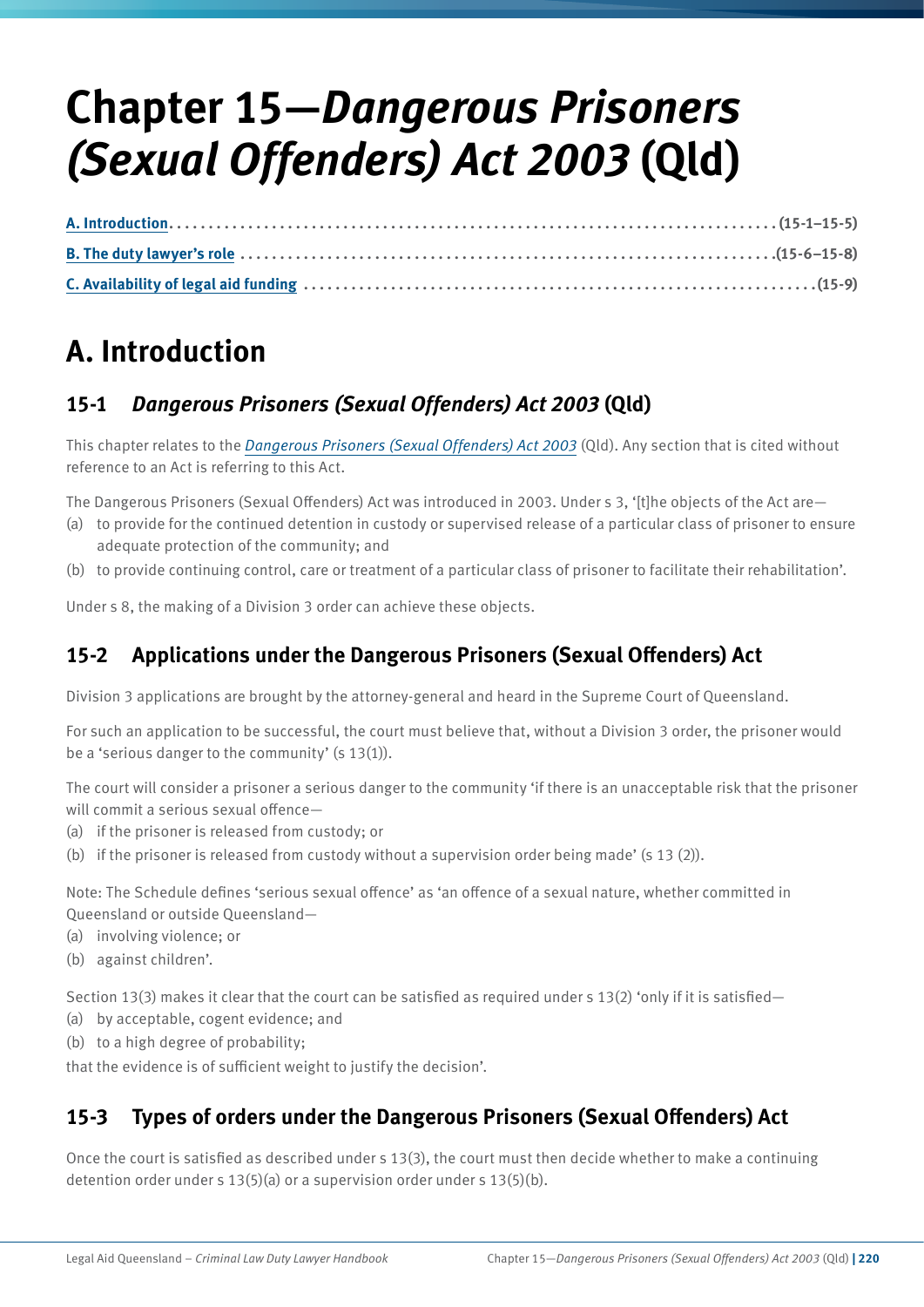The names given to the orders in the legislation are relatively self-explanatory; however, for completeness, it should be noted that a continuing detention order requires a prisoner to remain detained in custody for control, care or treatment. These orders are subject to review two years after the first order and annually thereafter.

A supervision order allows the conditional release of the prisoner from custody.

Under s 13(6), in determining the appropriate order:

- '(a) the paramount consideration is to be the need to ensure adequate protection of the community; and
- (b) the court must consider whether—
	- (i) adequate protection of the community can be reasonably and practicably managed by a supervision order; and
	- (ii) requirements under section 16 of the Act can be reasonably and practicably managed by corrective services officers'.

Section 16 establishes the requirements and minimum conditions for supervised release.

### **15-4 Contravention proceedings**

Contravention proceedings are brought under Division 5 of the Dangerous Prisoners (Sexual Offenders) Act.

Under s 20(1) and (2), 'if a police officer or corrective services officer reasonably suspects a released prisoner is likely to contravene, is contravening, or has contravened, a requirement of the released prisoner's supervision order or interim supervision order', the officer may make complaint to a magistrate. A magistrate can then issue a warrant for the released prisoner to be brought before the Supreme Court to be dealt with according to law.

If contravention proceedings are also underway, the client will need to go before the Supreme Court to answer to the warrant.

It is very rare for a prisoner to be released pending the final decision in a contravention proceeding. Section 21(4) contains the test for release. In summary, the prisoner must show, 'on the balance of probabilities, that his or her detention in custody pending the final decision is not justified because exceptional circumstances exist'.

The reference to a final decision means a decision under s 22 of the Act. In summary, this is a decision made in light of the order contravention to order:

- continuing detention
- release onto an order containing the same conditions as previously, or
- release onto an amended order.

## **15-5 Contravention charges**

Under s 43AA, it is a separate offence for individuals subject to a Dangerous Prisoners (Sexual Offenders) Act order to contravene the conditions of their order.

Contraventions are charged under Part 4A of this Act. The most common charge is brought under s 43AA, which states that '[a] released prisoner must not contravene the relevant order without reasonable excuse'. The maximum penalty for this offence is two years' imprisonment.

A specific offence has also been created in relation to applying for a change of name without permission (s 43AB). In effect, before a released prisoner to whom this Act applies can apply to change their name, they must seek written permission from the chief executive. The maximum penalty for this offence is six months' imprisonment.

Section 43AC clarifies that proceedings for offences against the Dangerous Prisoners (Sexual Offenders) Act are to be taken summarily.